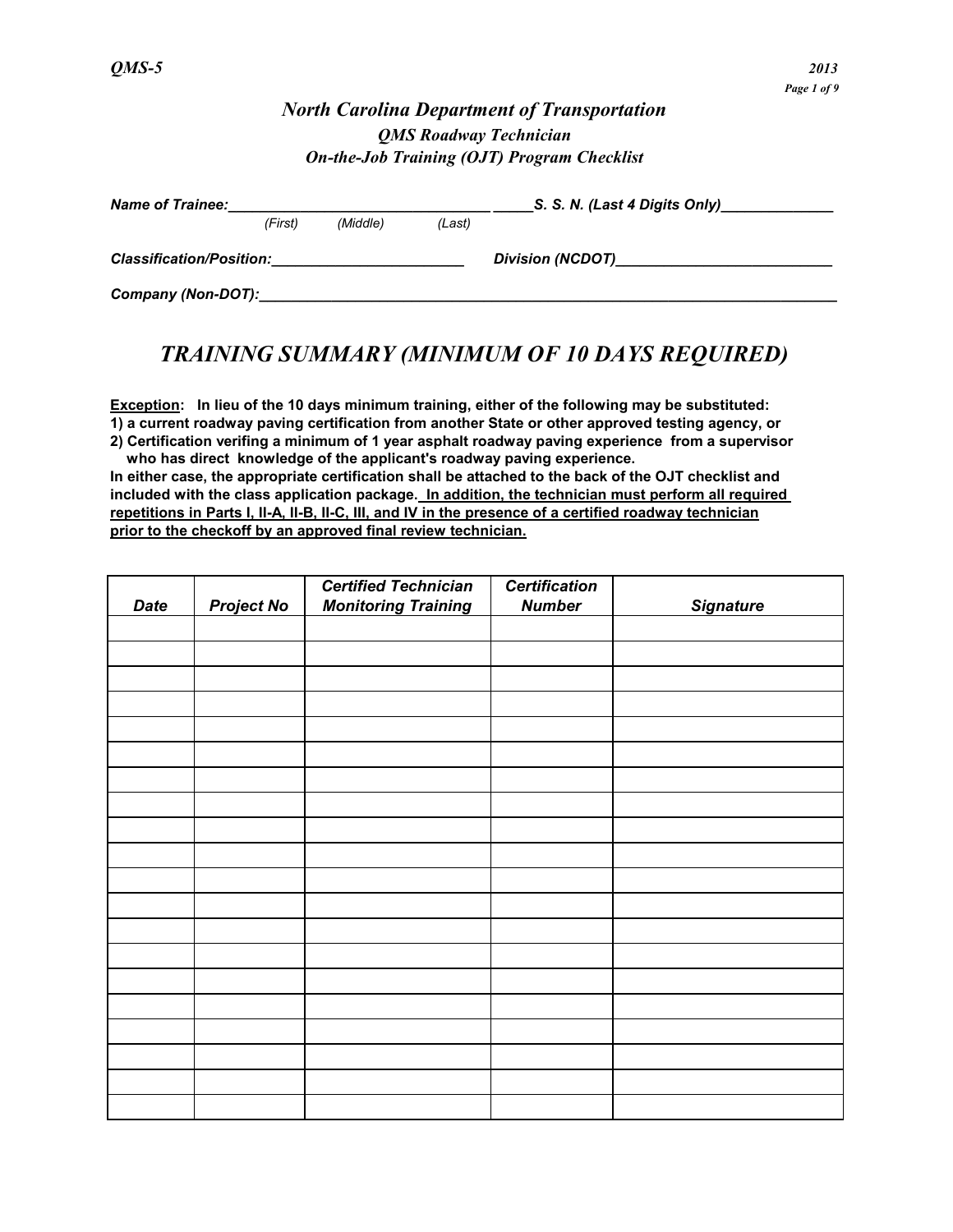### *(Continued)*

# *Certified Technician Certification Date Project No Monitoring Training Number Signature*

# *TRAINING SUMMARY (MINIMUM OF 10 DAYS REQUIRED)*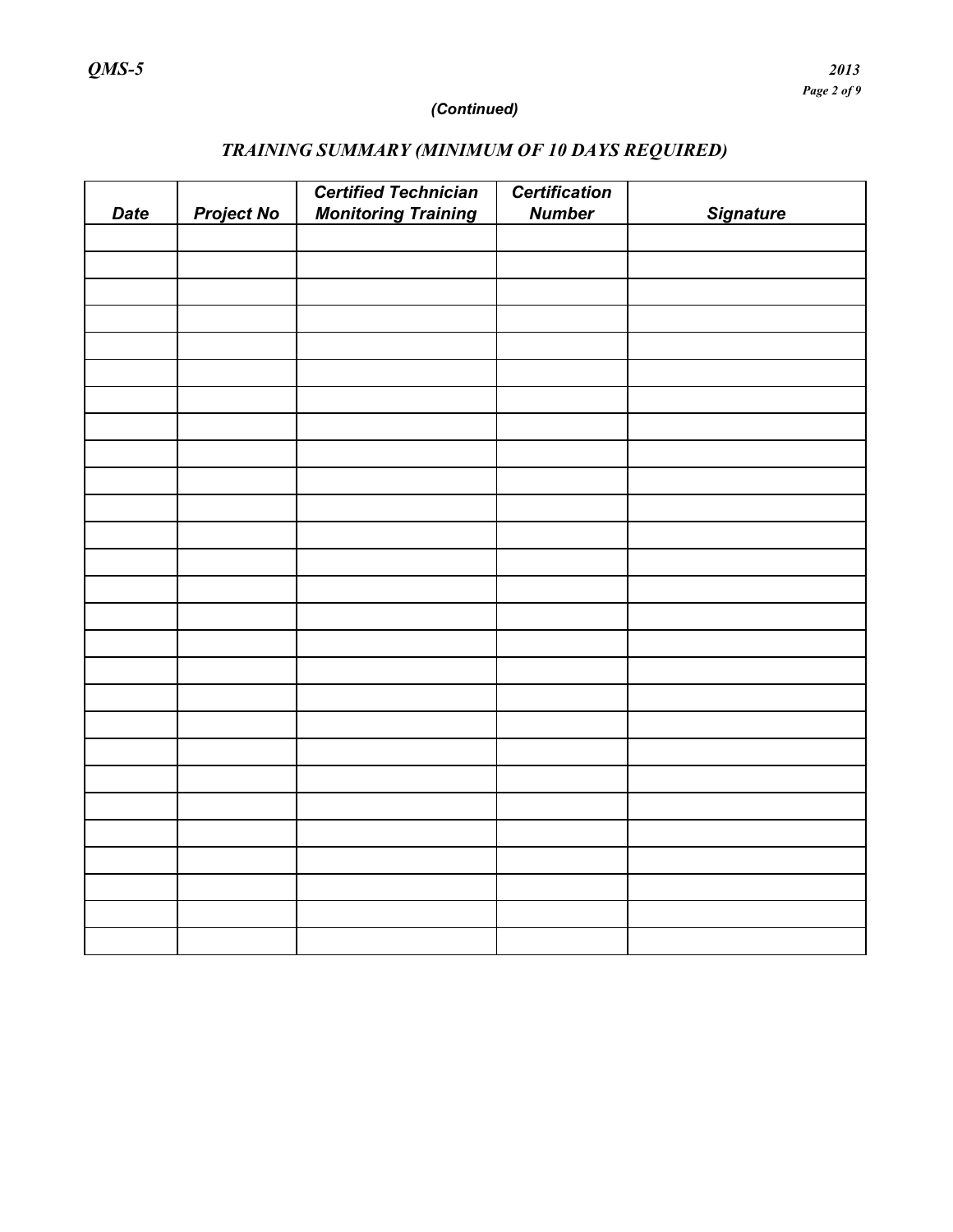### *PART I : REVIEW OF SPECIFICATIONS and Project Special Provisions*

|                                  |                    |                                          |           | <b>Specification Review</b> |           |           |                     |  |
|----------------------------------|--------------------|------------------------------------------|-----------|-----------------------------|-----------|-----------|---------------------|--|
| <b>Standard</b>                  |                    | (Initial and Date Each Section Reviewed) |           |                             |           |           |                     |  |
| <b>Specification</b>             | Date of            |                                          |           |                             |           |           | <b>FINAL REVIEW</b> |  |
|                                  |                    |                                          |           |                             |           |           |                     |  |
| <b>Section</b>                   | <b>PSP Covered</b> | SPEC.                                    | Review #1 | Review #2                   | Review #3 | Review #4 | TECH. USE ONLY      |  |
| Section 600                      |                    | STD.                                     |           |                             |           |           |                     |  |
| Prime Coat                       |                    | SPEC.                                    |           |                             |           |           |                     |  |
| Section 605                      |                    | STD.                                     |           |                             |           |           |                     |  |
| <b>Tack Coat</b>                 |                    | SPEC.                                    |           |                             |           |           |                     |  |
| $609-5(D)$                       |                    | STD.                                     |           |                             |           |           |                     |  |
| QC Density                       |                    | SPEC.                                    |           |                             |           |           |                     |  |
| $609 - 6$                        |                    | STD.                                     |           |                             |           |           |                     |  |
| <b>QA Density</b>                |                    | SPEC.                                    |           |                             |           |           |                     |  |
| 609-7 and 610-13                 |                    | STD.                                     |           |                             |           |           |                     |  |
| Density Acceptance               |                    | SPEC.                                    |           |                             |           |           |                     |  |
| Section 610-4                    |                    | STD.                                     |           |                             |           |           |                     |  |
| <b>Weather Limitations</b>       |                    | SPEC.                                    |           |                             |           |           |                     |  |
| Section 610-7                    |                    | STD.                                     |           |                             |           |           |                     |  |
| <b>Hauling Asphalt Mixture</b>   |                    | SPEC.                                    |           |                             |           |           |                     |  |
| Section 610-8                    |                    | STD.                                     |           |                             |           |           |                     |  |
| Spreading and finishing          |                    | SPEC.                                    |           |                             |           |           |                     |  |
| Section 610-9                    |                    | STD.                                     |           |                             |           |           |                     |  |
| Compaction                       |                    | SPEC.                                    |           |                             |           |           |                     |  |
| Section 610-10                   |                    | STD.                                     |           |                             |           |           |                     |  |
| <b>Density Requirements</b>      |                    | SPEC.                                    |           |                             |           |           |                     |  |
| Section 610-11                   |                    | STD.                                     |           |                             |           |           |                     |  |
| <b>Pavement Joints</b>           |                    | SPECS.                                   |           |                             |           |           |                     |  |
| Section 610-12                   |                    | STD.                                     |           |                             |           |           |                     |  |
| <b>Surface Requirements</b>      |                    | SPEC.                                    |           |                             |           |           |                     |  |
| Section 607                      |                    | STD.                                     |           |                             |           |           |                     |  |
| <b>Milling Pavements</b>         |                    | SPEC.                                    |           |                             |           |           |                     |  |
| Sections                         |                    |                                          |           |                             |           |           |                     |  |
| 650 652 654 660 661 663          |                    | STD.                                     |           |                             |           |           |                     |  |
| <b>Construction Requirements</b> |                    | SPEC.                                    |           |                             |           |           |                     |  |
| <b>Methods and Rates</b>         |                    |                                          |           |                             |           |           |                     |  |
| <b>Final Surface Testing</b>     |                    | 7/15/2008                                |           |                             |           |           |                     |  |
| Specification                    |                    | <b>PSP</b>                               |           |                             |           |           |                     |  |

*Certified QMS Roadway Technician must initial and date when each subject is reviewed.*

 *Final Review will be performed after completion of Parts I, II, III, IV by a person from the Approved List of Final Review Technicians. No other Technicians are acceptable for the Final Review.*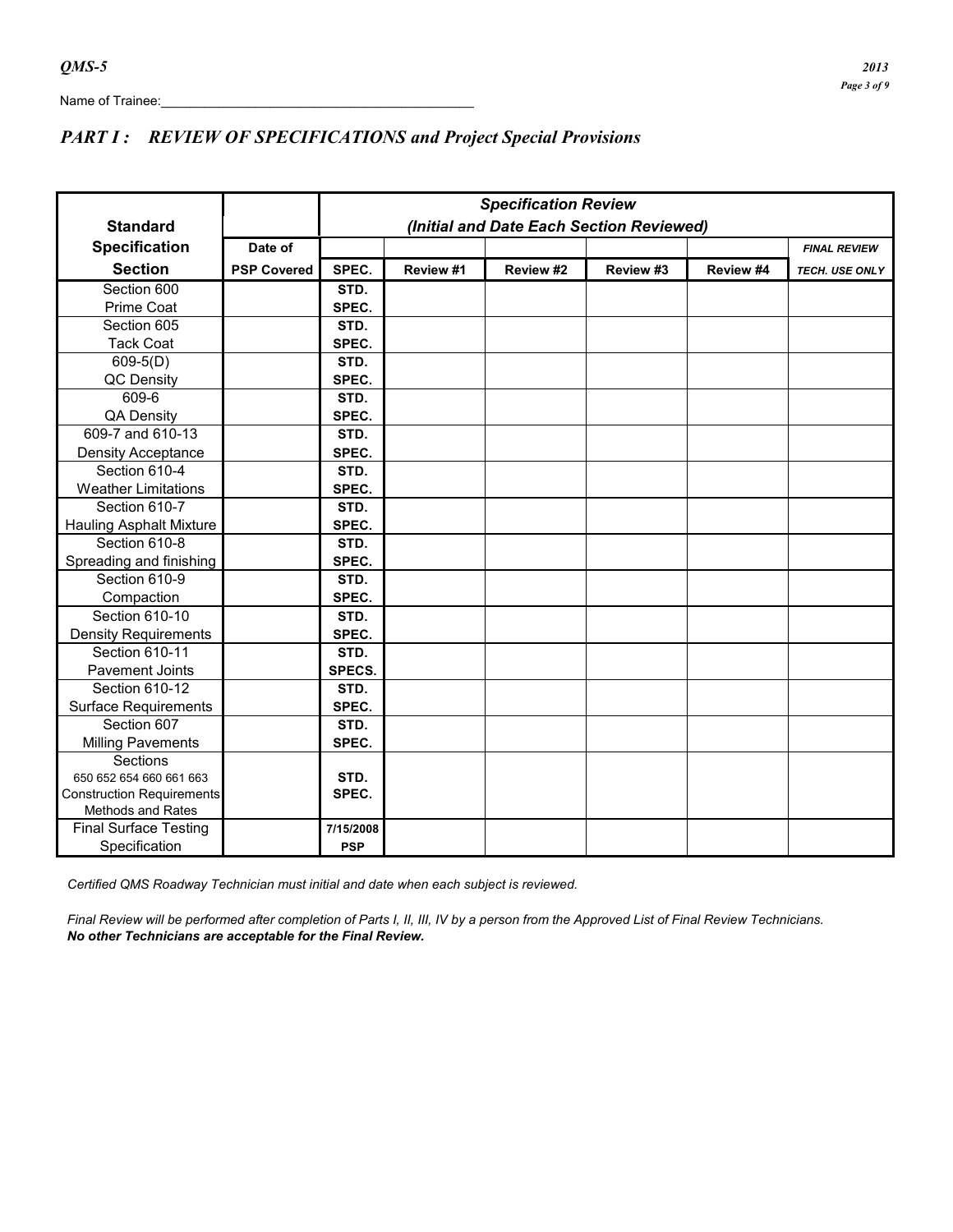Name of Trainee:<br>

# *PART II-A : REVIEW MOST CURRENT EDITION OF THE HMA/QMS MANUAL Sections 3 & 4*

| <b>SUBJECT</b>                          | <b>Asphalt Pavement Design</b><br>(Initial & Date Each Subject Reviewed)           |           |                                                                                      |           |                                |  |  |  |
|-----------------------------------------|------------------------------------------------------------------------------------|-----------|--------------------------------------------------------------------------------------|-----------|--------------------------------|--|--|--|
| <b>Section 3</b>                        | Review #1<br>Review #2<br>Review #3<br>Review #4<br><b>Final Review Tech. Only</b> |           |                                                                                      |           |                                |  |  |  |
| Superpave Mix Types<br>Table 3-1        |                                                                                    |           |                                                                                      |           |                                |  |  |  |
| Pavement Layer Depths<br>(Single Lifts) |                                                                                    |           |                                                                                      |           |                                |  |  |  |
| Maximum Layer Depths                    |                                                                                    |           |                                                                                      |           |                                |  |  |  |
| Rates of Spread per<br>Inch of Depth    |                                                                                    |           |                                                                                      |           |                                |  |  |  |
| Single Layer Depths<br>Rates            |                                                                                    |           |                                                                                      |           |                                |  |  |  |
| Review of Typical<br>Section            |                                                                                    |           |                                                                                      |           |                                |  |  |  |
| <b>SUBJECT</b>                          |                                                                                    |           | <b>Job Mix Formula and Mix Type Review</b><br>(Initial & Date Each Subject Reviewed) |           |                                |  |  |  |
| <b>Section 4</b>                        | Review #1                                                                          | Review #2 | Review #3                                                                            | Review #4 | <b>Final Review Tech. Only</b> |  |  |  |
| <b>JMF Numbering System</b>             |                                                                                    |           |                                                                                      |           |                                |  |  |  |
| Mix Types<br>Virgin / Recycled          |                                                                                    |           |                                                                                      |           |                                |  |  |  |
| Review of JMF                           |                                                                                    |           |                                                                                      |           |                                |  |  |  |

 *Certified QMS Roadway Technician must initial and date when each subject is reviewed.*

 *Final Review will be performed after completion of Parts I, II, III, IV by a person from the Approved List of Final Review Technicians No other Technicians are acceptable for the Final Review.*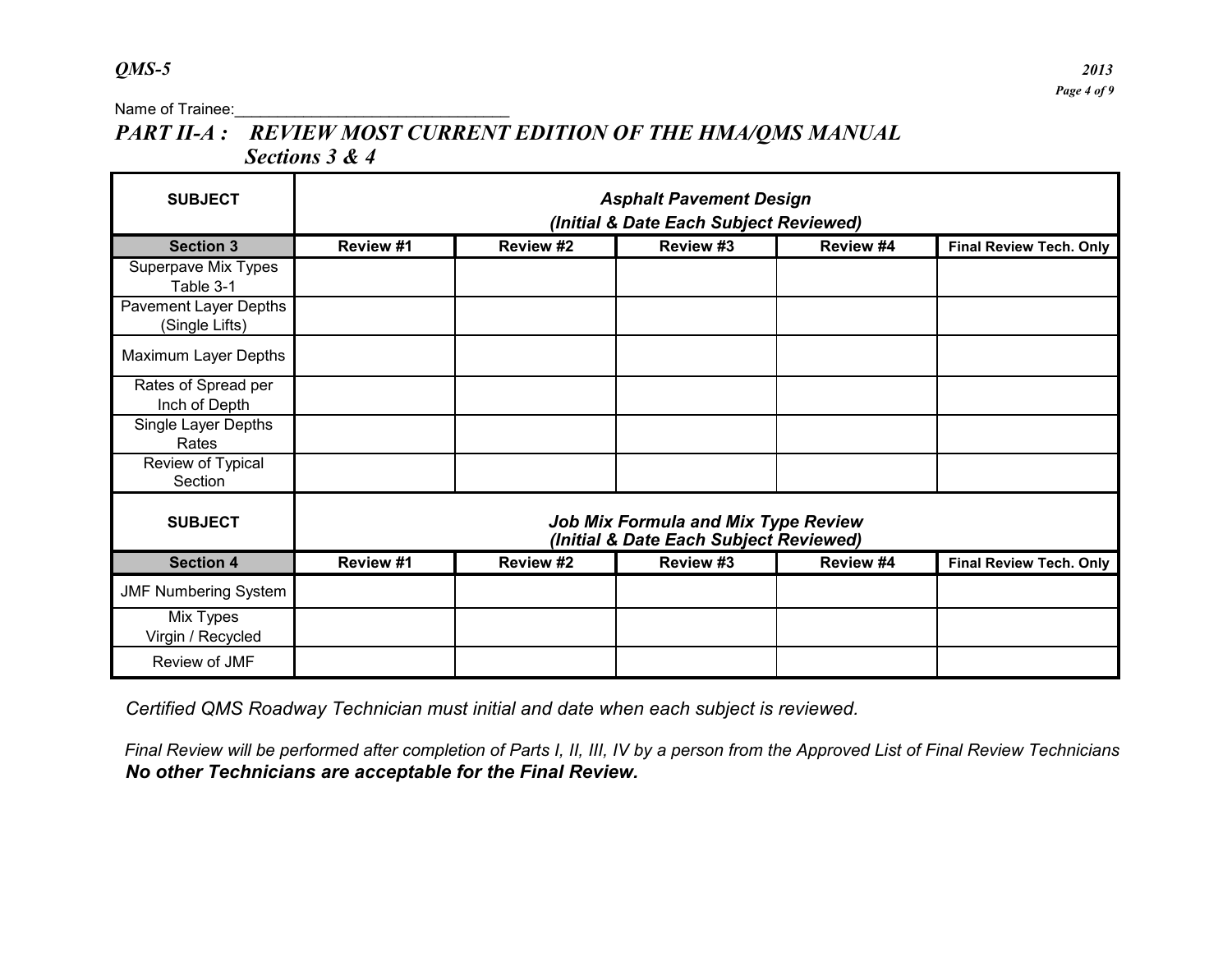# PART II-B : REVIEW MOST CURRENT EDITION OF THE HMA/QMS MANUAL  *Section 9*

|                                  | <b>Asphalt Paving Equipment</b>        |           |           |           |                                |  |  |  |  |
|----------------------------------|----------------------------------------|-----------|-----------|-----------|--------------------------------|--|--|--|--|
| <b>SUBJECT</b>                   | (Initial & Date Each Subject Reviewed) |           |           |           |                                |  |  |  |  |
|                                  | Review #1                              | Review #2 | Review #3 | Review #4 | <b>Final Review Tech. Only</b> |  |  |  |  |
| Distributor                      |                                        |           |           |           |                                |  |  |  |  |
| <b>Planning Paving Operation</b> |                                        |           |           |           |                                |  |  |  |  |
| <b>Incidental Tools</b>          |                                        |           |           |           |                                |  |  |  |  |
| <b>Haul Trucks</b>               |                                        |           |           |           |                                |  |  |  |  |
| Pavers - Tractor Unit            |                                        |           |           |           |                                |  |  |  |  |
| Pavers - Screed Unit             |                                        |           |           |           |                                |  |  |  |  |
| Materials Transfer Vehicle       |                                        |           |           |           |                                |  |  |  |  |
| Rollers - Steel Wheel            |                                        |           |           |           |                                |  |  |  |  |
| Rollers - Pneumatic Tire         |                                        |           |           |           |                                |  |  |  |  |
| Rollers - Vibratory              |                                        |           |           |           |                                |  |  |  |  |
| <b>Equipment Inspection</b>      |                                        |           |           |           |                                |  |  |  |  |

 *Certified QMS Roadway Technician must initial and date when each subject is reviewed.*

*Final Review will be performed after completion of Parts I, II, III, IV by a person from the Approved List of Final Review Technicians. No other Technicians are acceptable for the Final Review.*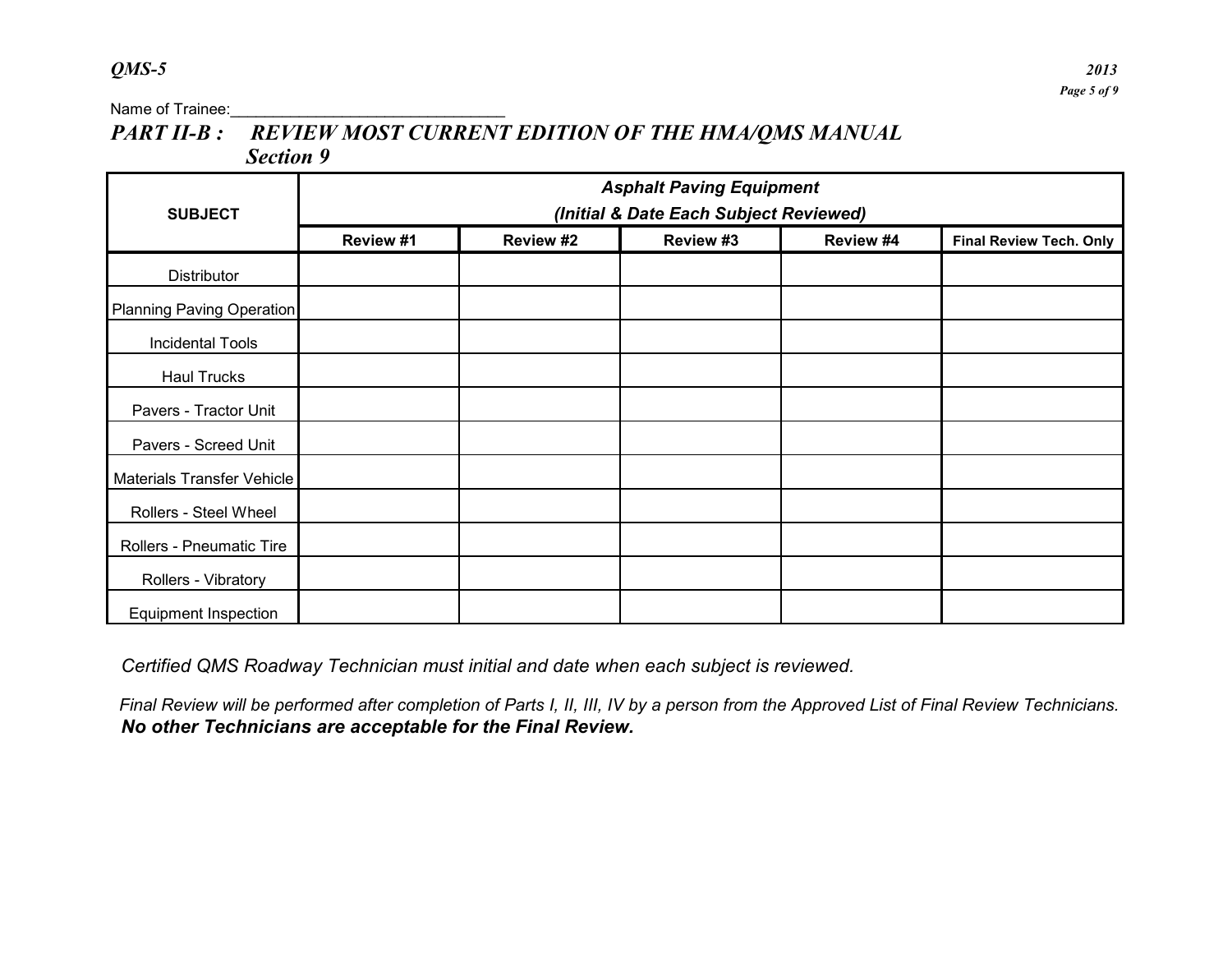# *PART II C: REVIEW MOST CURRENT EDITION OF THE HMA/QMS MANUAL Section 10*

| <b>SUBJECT</b>                                                 | <b>Roadway Inspection and Testing</b><br>(Initial & Date Each Subject Reviewed) |           |           |           |                              |  |  |  |  |
|----------------------------------------------------------------|---------------------------------------------------------------------------------|-----------|-----------|-----------|------------------------------|--|--|--|--|
|                                                                | Review #1                                                                       | Review #2 | Review #3 | Review #4 | <b>Final ReviewTech.Only</b> |  |  |  |  |
| Checklist for Rdwy.Ops.                                        |                                                                                 |           |           |           |                              |  |  |  |  |
| Temperature of Mix                                             |                                                                                 |           |           |           |                              |  |  |  |  |
| Segregation of Mix                                             |                                                                                 |           |           |           |                              |  |  |  |  |
| <b>Final Surface Testing</b>                                   |                                                                                 |           |           |           |                              |  |  |  |  |
| <b>Limited Production for</b><br>Unsatisfactory Laydown        |                                                                                 |           |           |           |                              |  |  |  |  |
| <b>Pavement Density</b><br>Requirements                        |                                                                                 |           |           |           |                              |  |  |  |  |
| QC Density Control                                             |                                                                                 |           |           |           |                              |  |  |  |  |
| <b>QA Density Control</b>                                      |                                                                                 |           |           |           |                              |  |  |  |  |
| Density Acceptance<br><b>Limited Production</b><br>for Density |                                                                                 |           |           |           |                              |  |  |  |  |
|                                                                |                                                                                 |           |           |           |                              |  |  |  |  |
|                                                                |                                                                                 |           |           |           |                              |  |  |  |  |
|                                                                |                                                                                 |           |           |           |                              |  |  |  |  |
|                                                                |                                                                                 |           |           |           |                              |  |  |  |  |
|                                                                |                                                                                 |           |           |           |                              |  |  |  |  |
|                                                                |                                                                                 |           |           |           |                              |  |  |  |  |

*Certified QMS Roadway Technician must initial and date when each subject is reviewed.*

*Final Review will be performed after completion of Parts I, II, III, IV by a person from the Approved List of Final Review Technicians. No other Technicians are acceptable for the Final Review.*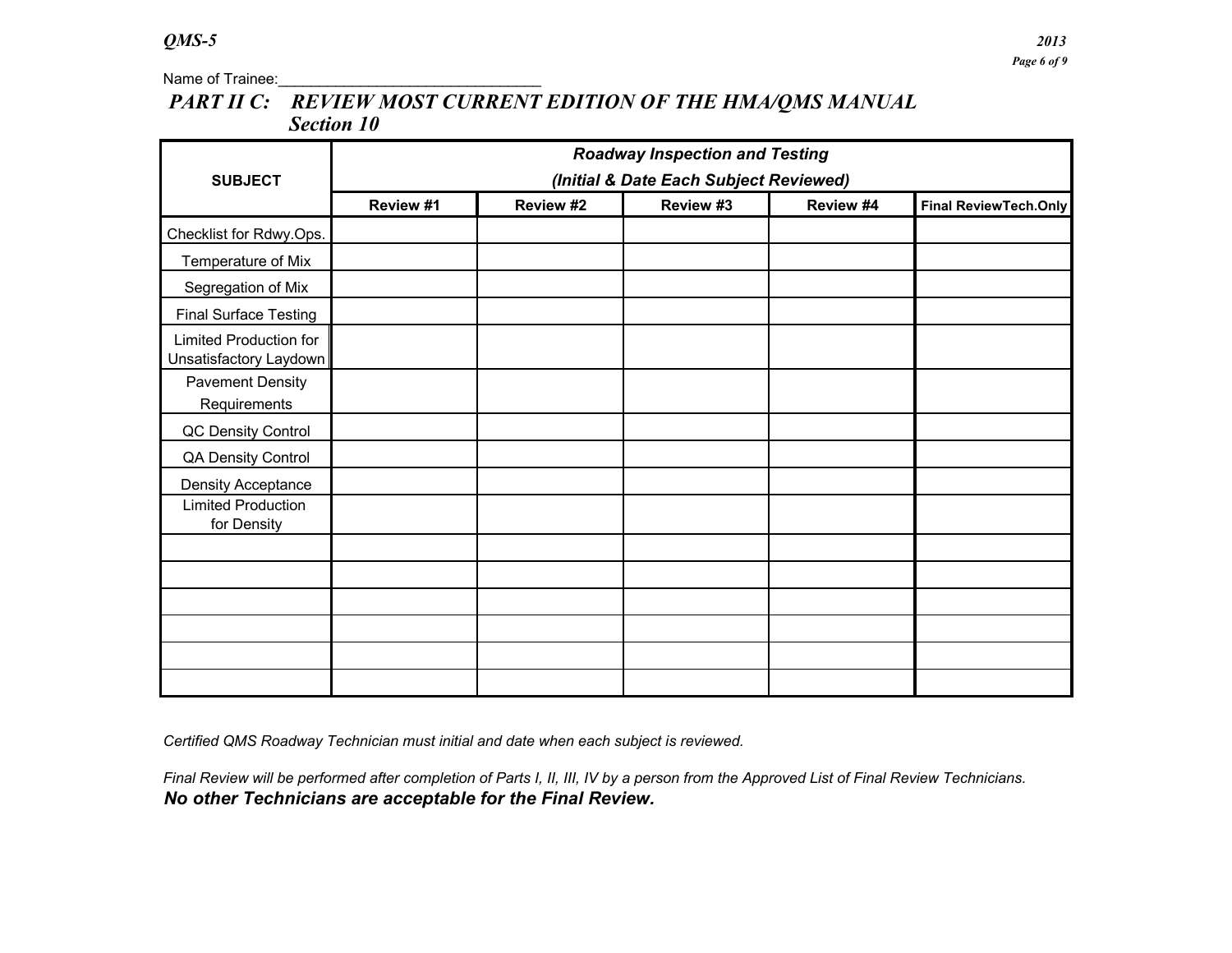### *QMS-5 2013*

Name of Trainee:

## *PART III : ROADWAY CALCULATIONS Section 10*

|                                                                            | <b>Roadway Calculations</b><br>(Initial & Date Each Calculation) |                    |                    |                    |                    |                    |                      |
|----------------------------------------------------------------------------|------------------------------------------------------------------|--------------------|--------------------|--------------------|--------------------|--------------------|----------------------|
| <b>Subject</b>                                                             | <b>Calculation</b>                                               | <b>Calculation</b> | <b>Calculation</b> | <b>Calculation</b> | <b>Calculation</b> | <b>Calculation</b> | <b>Final Review</b>  |
|                                                                            | #1                                                               | #2                 | #3                 | #4                 | #5                 | #6                 | <b>Tech Use Only</b> |
| Determining Length<br><b>From Station Numbers</b>                          |                                                                  |                    |                    |                    |                    |                    |                      |
| Calculate Square Yards                                                     |                                                                  |                    |                    |                    |                    |                    |                      |
| <b>Calculate Prime Coat Rate</b>                                           |                                                                  |                    |                    |                    |                    |                    |                      |
| <b>Calculate Tack Coat Rate</b>                                            |                                                                  |                    |                    |                    |                    |                    |                      |
| Calculate Rate of Spread                                                   |                                                                  |                    |                    |                    |                    |                    |                      |
| <b>Calculate Tons Required</b>                                             |                                                                  |                    |                    |                    |                    |                    |                      |
| Determining No. of<br><b>Density Test Sections</b>                         |                                                                  |                    |                    |                    |                    |                    |                      |
| <b>Computing Random</b><br>Density Locations                               |                                                                  |                    |                    |                    |                    |                    |                      |
| <b>Determining CSI Index</b><br>and Pay Factors<br>(Final Surface Testing) |                                                                  |                    |                    |                    |                    |                    |                      |
| <b>Significant Decimals</b>                                                |                                                                  |                    |                    |                    |                    |                    |                      |

*Certified QMS Roadway Technician must initial and date when each calculation is completed.*

*Final Review will be performed after completion of Parts I, II, III, IV by a person from the Approved List of Final Review Technicians. No other Technicians are acceptable for the Final Review.*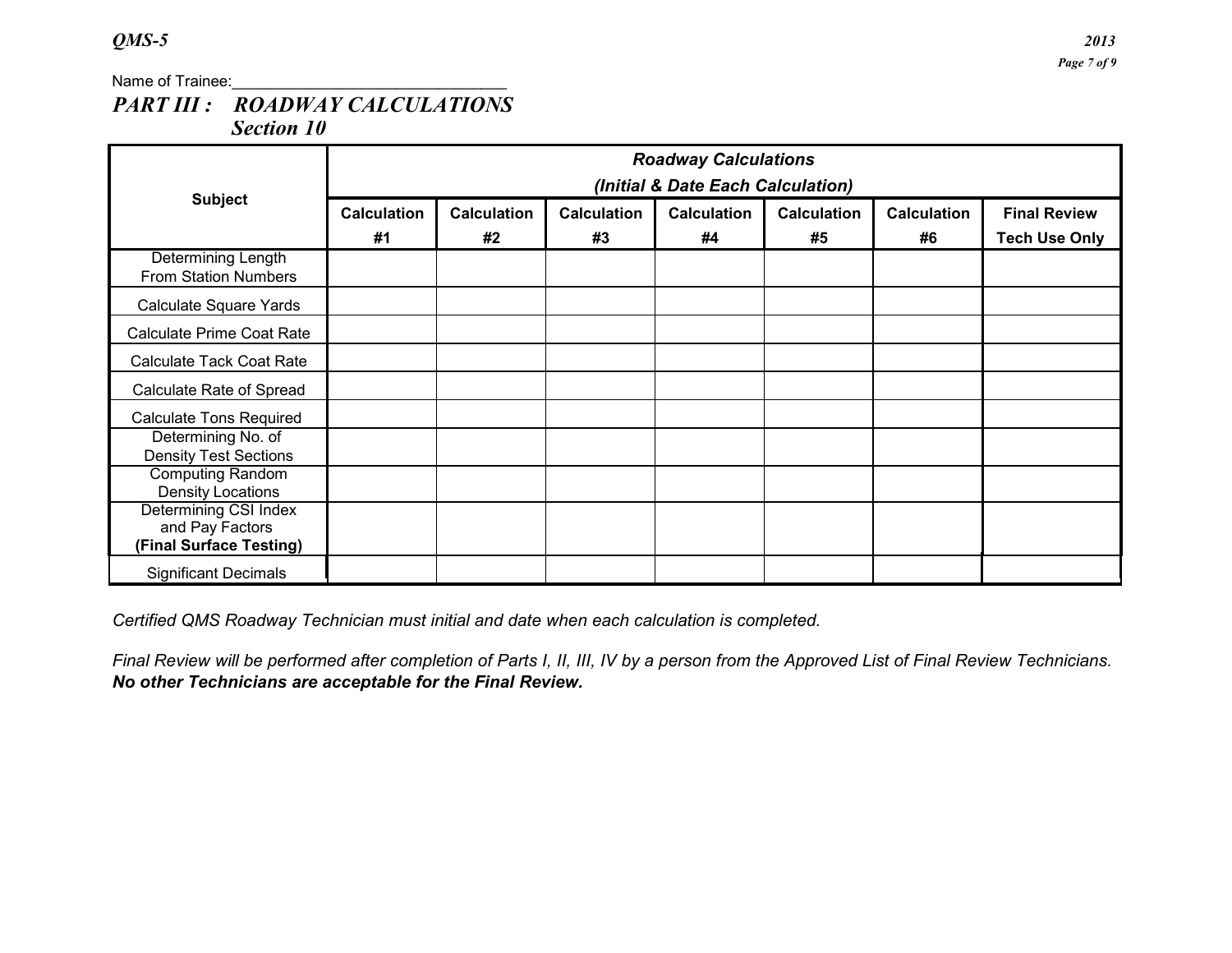# *PART IV : ROADWAY RECORDS & REPORTS Section 11 HMA/QMS Manual*

|                          |                | Minimum            | <b>Roadway Records &amp; Reports</b>  |                   |                   |            |                   |                      |
|--------------------------|----------------|--------------------|---------------------------------------|-------------------|-------------------|------------|-------------------|----------------------|
|                          |                | Number of          | <b>Initial &amp; Date Each Review</b> |                   |                   |            |                   |                      |
| <b>Report No.</b>        |                | <b>Repetitions</b> | <b>Repetition</b>                     | <b>Repetition</b> | <b>Repetition</b> | Repetition | <b>Repetition</b> | <b>Final Review</b>  |
|                          | QA             | QC                 | #1                                    | #2                | #3                | #4         | #5                | <b>Tech Use Only</b> |
| M&T 605                  | 5              | $\star$            |                                       |                   |                   |            |                   |                      |
| <b>M&amp;T 514 QA/QC</b> | 5              | $\sqrt{5}$         |                                       |                   |                   |            |                   |                      |
| M&T 515 QA               | 5              | $\star$            |                                       |                   |                   |            |                   |                      |
| M&T 516 QC               | $\star$        | $\overline{5}$     |                                       |                   |                   |            |                   |                      |
| <b>M&amp;T 517 QA/QC</b> | $\star$        | $\sqrt{5}$         |                                       |                   |                   |            |                   |                      |
| $QC-5$                   | $\star$        | $\sqrt{5}$         |                                       |                   |                   |            |                   |                      |
| QA-5                     | 5              | $\star$            |                                       |                   |                   |            |                   |                      |
| QA/QC-7                  | $\overline{2}$ | 2                  |                                       |                   |                   |            |                   |                      |
|                          |                |                    |                                       |                   |                   |            |                   |                      |
|                          |                |                    |                                       |                   |                   |            |                   |                      |
|                          |                |                    |                                       |                   |                   |            |                   |                      |
|                          |                |                    |                                       |                   |                   |            |                   |                      |
|                          |                |                    |                                       |                   |                   |            |                   |                      |
|                          |                |                    |                                       |                   |                   |            |                   |                      |
|                          |                |                    |                                       |                   |                   |            |                   |                      |

*\*Technician does not have to complete this form but needs to review & be knowledgeable of the completed form.*

*Forms to be completed under actual field conditions and under the direct supervision of a Certified Technician*

*Final Review performed after completion of Parts I, II, III, & IV by a person from the Approved List of Final Review Technicians. No other Technicians are acceptable for the Final Review.*